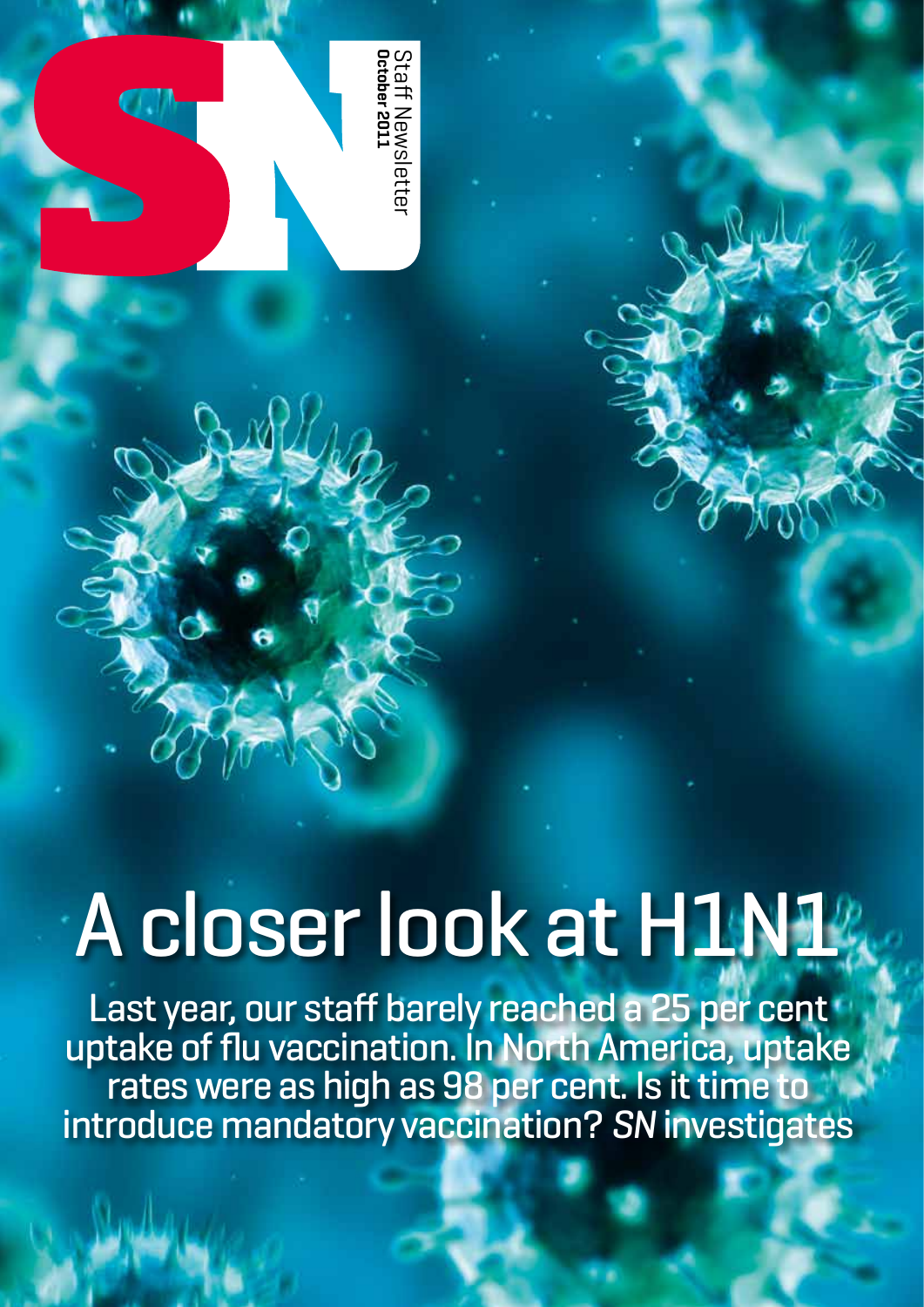### Smoking ban in uniform



NHSGGC's smoking policy has been revised for the third time since its introduction in March 2006 and two points in particular have been flagged up.

The revised policy emphasises to staff that they are prohibited from smoking in uniform, because it sends out the wrong health messages to patients and visitors.

Also, community staff carrying out home visits are reminded that they are within their rights to ask patients not to smoke before they visit, nor during the time the health care worker is in their home, so that they can avoid exposure to second hand smoke.

### Ń

Staff who want to quit smoking will find help and advice by contacting Smokefree Services on www.nhsggc.org.uk/ smokefreeservices or by calling Smokeline on 0800 84 84 84. They can also contact occupational health on 0141 201 5600.

### STAFF NEWSLETTER

Staff Newsletter is written by staff for staff with the full support of the Area Partnership Forum

Please send articles, letters and photographs to: NHSGGC Communications, Staff Newsletter, JB Russell House, Gartnavel Royal Hospital Campus, 1055 Great Western Road, Glasgow G12 0XH

Email: staffnewsletter@ggc. scot.nhs.uk Telephone: 0141 201 4558. Staff Newsletter is designed by Connect Communications: www. connectcommunications.co.uk



### Been there, done that... with a fantastic T-shirt

Your *SN* has launched an exclusive "must have", but "must earn" NHSGGC Champion T-shirt. Modelled and road tested

by corporate communications director Ally McLaws, as he ran across the Kingston Bridge in the Great Scottish Run, the T-shirt is light blue and emblazoned with the nifty SN Champion logo.

We know how fantastic our staff are at taking on a challenge – how imaginative they are at finding wonderful and exciting things to get up to, and how much they do to raise funds for important charities.

Every year we feature stories and pictures of staff doing their thing, whether it be cycling to Paris, climbing some of the world's highest mountains, or jumping out of aeroplanes.

What we want is for you to tell us what you plan to do and we'll give you one of the SN Champion T-shirts. You can wear it on your challenge or adventure and get a

We want every T-shirt to be used in a slightly different way to create a really interesting photo gallery

KK

picture to us of you wearing it when you are taking part in your event.

We want to compile a fantastic photo gallery of our most adventurous staff ambassadors to showcase the spirit of our staff.

Ally said: "We want every T-shirt to be used in a slightly different way to create an interesting and diverse photo gallery. I blagged the relatively easy option of a 10k to launch the SN Champion T-shirt, so that challenge doesn't qualify any more!

"The idea is simple – the first person to tell us they are going to do a particular activity gets the T-shirt. We have 99 left."

Let your Staff Communications team know what you plan to do. Get in quick with your idea before someone else does.

And finally, a big thank you to Connect Communications, the Paisley-based publishers of *SN* for gifting us the T-shirts. Connect Communications managing director Alan Ramsay said: "I'm sure nearly everyone taking part in challenges like this will be raising money for good causes and if the T-shirts encourage more NHS staff to get involved, then it's money well spent in my book!"

To apply for an SN Champion T-shirt, email: staffnewsletter@ggc.scot. nhs.uk and tell us what you plan to do, when you plan to do it and how much you hope to raise and for which charity. The more original and challenging the idea, the more likely you'll get your hands on one.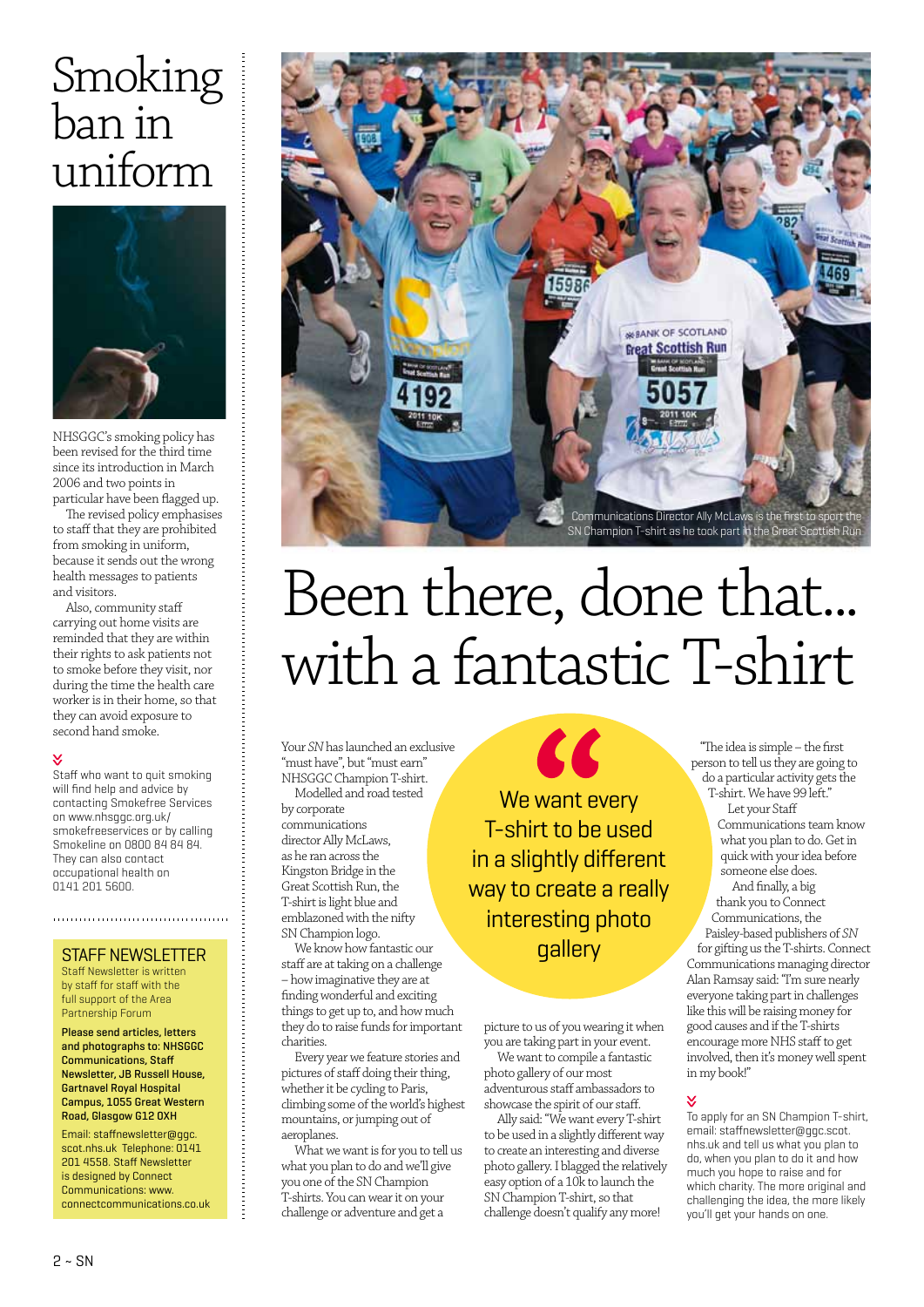" I really like the Scottish health system with its focus on quality, and not on a competitive health economy



New director of finance Paul James has one of the biggest budgets in Scotland to manage – £2.8 billion this financial year. Despite the scale of the

challenge, Paul is undaunted – he's operated at the highest level in England before moving to Glasgow two months ago. One of his previous positions was at the Metropolitan

Police, which has a budget of £3.5 billion and employs a similar-sized workforce to our own.

His last post was finance director for Waltham Forest Council and NHS Waltham Forest and it was there he developed his passion for the health sector.

Speaking from his office in JB Russell House on the Gartnavel site, Paul said: "I really like the Scottish health system with its focus on quality, and not on a competitive health economy."

Another attraction of the post for Paul is becoming involved in the massive South Glasgow Hospital development and again it's the scale of the project that ticks the box. "It's clearly a huge asset and will be a flagship for the Scottish Government and the NHS in Scotland. It is also something the people of Glasgow should really be proud of once it is fully up and running in 2015."

> Financially, it is a tough environment for everyone in the public sector, but Paul went on:

### **A move FOR THE BETTER**

Paul was born in Brighton but has spent much of his working life in London. He says that relocating to the West End of Glasgow was not a difficult decision. He says he "loves Glasgow and the chance to come here to work with the largest health system in the country held such huge appeal that he was happy to be uprooted.

"I am genuinely committed to delivering the best services we can, against the background of a tight funding envelope.

"My top priorities are to make sure that we achieve this, while delivering a balanced budget this year. I'm also keen to ensure that we have in place a longer-term financial strategy which works and covers every part of the organisation. Delivering both, while supporting quality, is a real priority for the people we serve."

### The person to call in a crisis

Our new head of civil contingencies Neil Rogerson brings military skills to his new post, which makes him the ideal person to handle a crisis.

Originally from Staffordshire, he completed a degree in anthropology and politics at Oxford before joining the army as a commissioned officer in the infantry.

Neil served as a platoon commander and brigade liaison officer between 2004-2005 during a tour in Iraq, before leaving the army in 2008.

Deciding to move into civil contingencies he began an MBA in Risk and Disaster Management at Coventry University.

Halfway through the course, Neil successfully applied for the job of civil contingencies co-ordinator with Brent Council in London, later being promoted to be a senior member of the team and completed his studies on a part-time basis.

He said: "The civil contingencies post allowed me to transfer my experience of training, exercises and planning for operations and management ability, plus thinking clearly under pressure and ability to communicate clearly.

Neil's arrival in Brent coincided with a number of events which tested his civil contingency skills – the flu pandemic, which required anti-viral distribution and

vaccinations, and a lightning strike on a block of flats that needed evacuated.

The NHSGGC area offers a wide variation

of challenges to Neil in terms of civil contingencies, such as more extreme weather conditions and the diversity of the organisation.

Neil went on: "It is 10 times larger than Brent and there is a bigger diversity of services within the Board and each one of them has to be resilient.'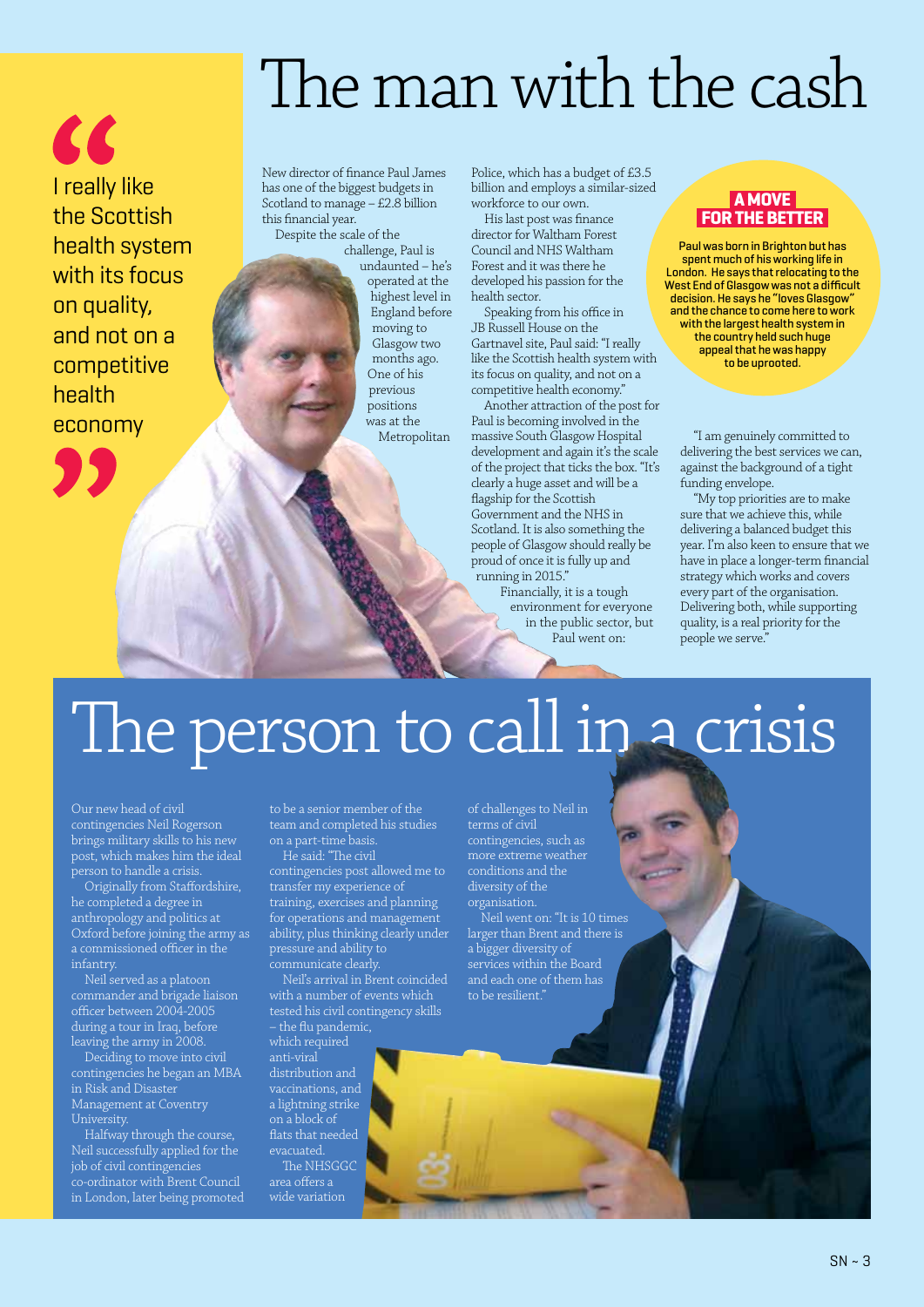### **Senior midwife is convert to peer immunisation**

Peer vaccinators are established throughout the organisation, but not everyone has been convinced of this approach.

However, when Cathy Harkins, lead midwife for Clyde, put it into practice last year, she became a convert.

Cathy had regarded peer flu vaccination as an additional task for her busy team, but when she and her staff faced an unexpected increase in the number of pregnant mums in the Royal Alexandra Hospital's Maternity Unit at the end of last year, she made a judgement call.

Cathy said: "Pregnant women and their babies are among the most vulnerable groups who can succumb to flu.

"Not everyone at the unit had an opportunity to have their vaccination when it was available in organised clinics held by occupational health, and so it was decided on New Year's Eve to offer staff vaccinations onsite.

"The lesson we learned from that was that we really needed staff to take up the opportunity of vaccination as early as possible.

"In other words, we were protecting staff and patients from contracting flu."

Senior charge midwife Lianne Manion and midwife Rhona Urquhart carried out the immunisation while Cathy made sure that the appropriate forms were completed.

Lianne said: "Including completing the paperwork and giving the injection, it takes around five minutes and that is a very small amount of time out of someone's shift."

It's an exercise that Cathy is happy to repeat again, combined with the organised clinics, and she will certainly encourage staff to take up opportunities to get vaccinated. Cathy said: "It was easy, successful and can be organised at short notice when workload activity allows."

### N,

Information posters about the virus, together with times and clinic venues, are now appearing on healthcare sites and can be found on StaffNet>Human Resources> Occupational Health Staff with any questions about the vaccine can contact Occupational Health on 0141 201 5600 Monday to Friday, 9am to 5pm.

As staff flu vaccinations remain low throughout the NHS not emerging argument for mandatory vaccinations. America ha for all healthcare staff and this approach is welcomed by son Ahmed, consultant in public health, expresses his personal views also hear from Cathy Harkins, lead midwife for Clyde, who is a

# Personal d or a duty



Following the Influenza A (H1N1) 2009 "swine flu" pandemic, the virus became endemic in the UK and last year, Flu A (H1N1) 2009 was the dominant flu A virus circulating during the winter months. Some healthcare workers still believe that flu is a relatively mild infection and only affects those who are old

and infirm, although the facts do not support this misconception.

Last year in the NHSGGC area alone, 42 patients with flu required prolonged treatment in ITUs with 17 deaths, the majority being under the age of 60 years and unvaccinated – some previously fit and healthy. The threat from swine flu



One of the teams that has benefitted from peer immunisation: (left to right) Dr Nicola Kenyon, Lianne Manion, Carol Daly, Rhona Urquhart, Anne Ford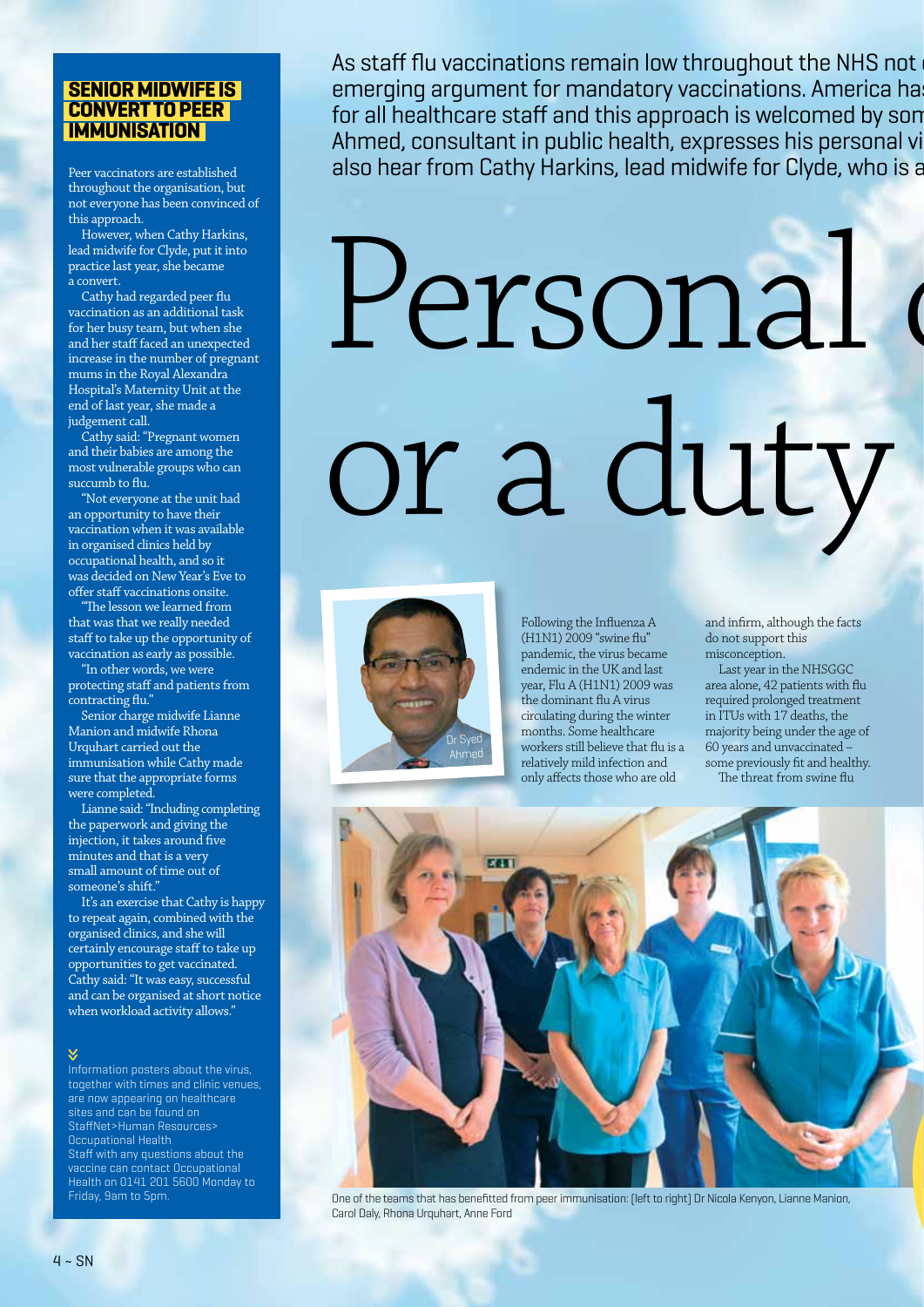only in Scotland but across the UK, there is an s already introduced compulsory flu vaccinations he medical professionals in the UK. Below, Dr Syed ews on compulsory vaccination. On the left, we recent convert to peer flu immunisation...

# choice of care?

**DO YOUWANT TO BECOMEA PEERIMMUNISER?**

Anyone wishing to become a peer immuniser should discuss this with their line manager. Once approved, the newly appointed peer vaccinator should contact Occupational Health on 0141 201 5600 to arrange for supplies of the vaccine to be dropped off and appropriately stored.

has not gone away and it is expected that like last year (2010/11), H1N1 (2009) swine flu will also be the predominant Flu A strain in the coming winter (2011/12). So what can staff do to protect themselves, their patients and their family members from this infection?

Flu virus, like many other respiratory viruses can spread easily from person to person. In fact, those infected with flu are highly contagious 24 hours before any symptoms appear. Therefore, to prevent the spread of infection at work and at home it is important that healthcare workers practise good infection control and seek annual flu immunisation.

The flu vaccine has a long safety record with millions of doses used worldwide over decades. The constituents of the flu vaccine vary

Healthcare workers have a special duty of care towards the vulnerable who cannot protect themselves

from year to year and the Flu A H1N1 (2009) strain is incorporated in this year's seasonal flu vaccine. The vaccine works best and provides good protection in those who are usually healthy adults. However, the protection provided by vaccination is reduced in those with most risk of complications such as young children, older adults and immunocompromised persons either due to diseases or treatments.

Given the evidence that vaccination of care staff prevents disease transmission to the patients, healthcare workers have a special duty of care towards the vulnerable who cannot protect themselves. This is in keeping with their obligation to honour the core professional code of ethics of "First do no harm". In addition, healthcare workers gain protection against catching flu themselves and passing it on to their own families and friends.

After reaching an all time high of approximately 50 per cent during the H1N1 (2009) pandemic of 2009/10, vaccination rates for seasonal flu among healthcare workers in NHSGGC barely reached 25 per cent last year, a trend

seen elsewhere. A recent article in *The Lancet* (Volume 378, Issue 9788, Pages 310-311, 23 July 2011) argued that flu vaccination of healthcare workers should be mandatory and a condition of employment, an approach adopted by an increasing number of healthcare systems in North America with uptake rates as high as 98 per cent.

In the UK, all immunisation programmes are voluntary, based on the principle that "immunisation is more highly valued by a public persuaded of its benefits not coerced". This approach has served the UK well

with one of the most successful general immunisation programmes in the world.

But occupational vaccination is an exception and unless healthcare workers in the UK take seriously their responsibility not to place their vulnerable patients at undue risk of harm, regrettably the time may come for the UK to consider adopting the American mandatory approach.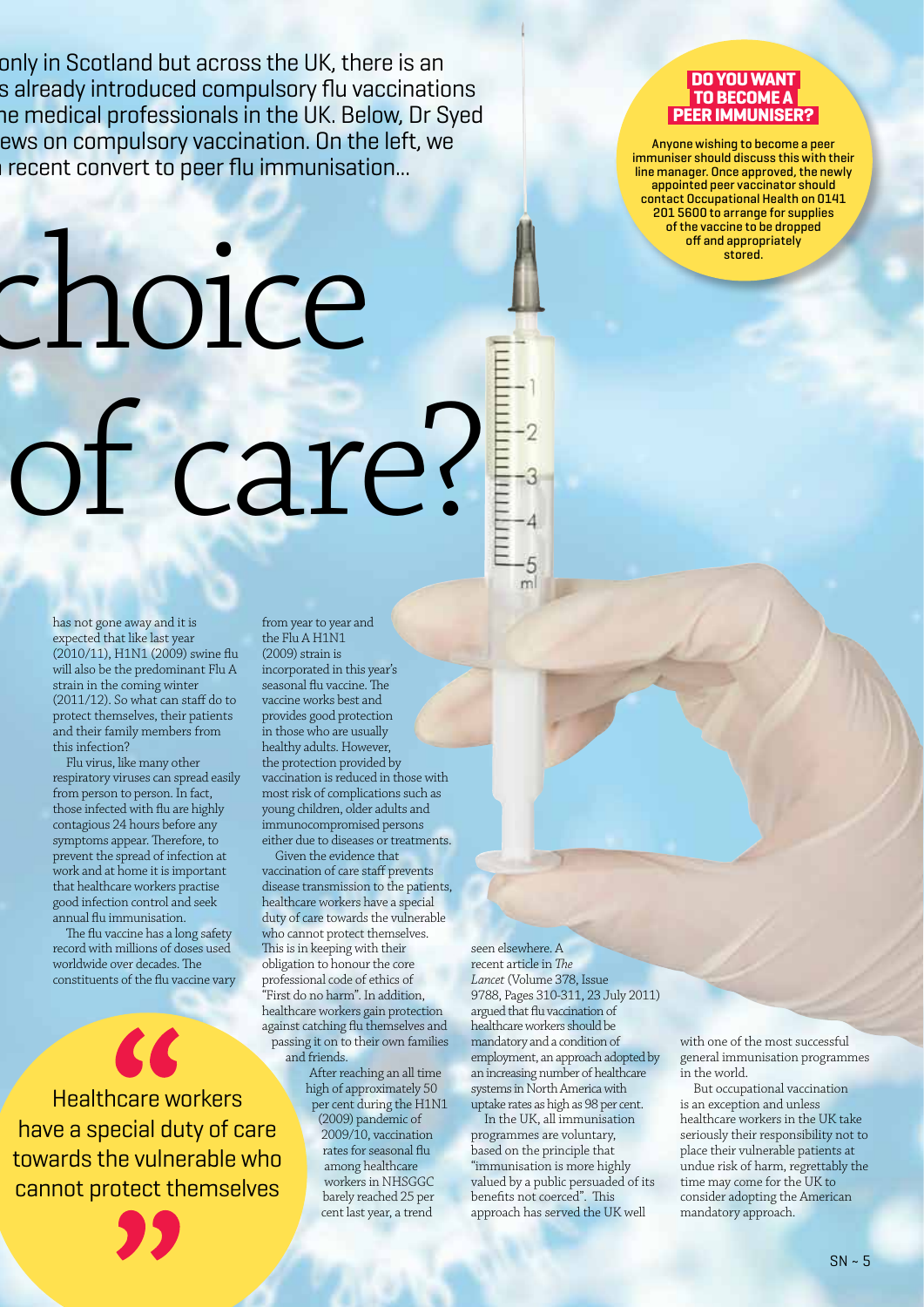### Pioneering head of clinic steps down

Dr Alison Bigrigg has stepped down from her post as director of the Sandyford.

Acting director Dr Rak Nandwani paid a personal tribute to her innovative work in the<br>field of sexual bookstone work in the field of sexual health.

He said: "I first met Alison in 1998. She had already established family planning services in Glasgow on 29 sites, becoming the first such service in the UK to achieve Chartermark status.

"Alison has an ability to challenge the orthodox way of delivering services while motivating those around her to pool their individual strengths. I was fortunate enough to work with Alison to jointly lead the creation of Sandyford, which was launched in 2000 with Alison becoming director in 2001.

Rak continued: "Sandyford is now the largest integrated sexual health service in Europe, and is held up as an exemplar for its work on inequalities. Without Alison, Sandyford

"As Sandyford director, Alison led the merger with Clyde, established eight new local hubs referral centre.

"Alison has chaired many national and international committees, including the national sexual health IT programme board and the sexual health lead clinicians group, providing advice to ministers and government. "In 2001, Alison was elected President of the

Faculty of Sexual and Reproductive Healthcare,

successful years as the UK board of the European Society of Contraception.

"Alison's legacy internationally recognised centre of excellence. Her transformed sexual health in the UK from a Cinderella been a great colleague and will be missed."

### **New NHSGGC Interpreting Service**

### 24 hours, 7 days a week **Tel: 0141 347 8811**

Email: interpretingservices@ggc.scot.nhs.uk

# Keep an eye on health



**Many people think** 

**SOME OF OUR** most important colleagues are High Street-based and trained to spot potentially long-term conditions, but many people are unaware of their existence.

Optometrists are placed within opticians outlets and these key healthcare specialists are trained to examine the eyes to detect defects in vision, signs of injury, eye diseases or abnormality and problems with general health. Now a new **NHSGGC** campaign aims **of their High Street optician as someone to dispense glasses for reading or distance**

to raise the profile of these specialists and make the public more aware of the services they have to offer.

The move comes under the umbrella of our "Know Who To Turn To" initiative which urges people to access the right services to get the right treatment in the most appropriate time.

Posters will be sent to GP surgeries, dental surgeries, pharmacies and sports centres as well as opticians encouraging people that for eye problems: "look no further than your optometrist".

Consultant ophthalmologist Beth MacDonald said: "Many people think of their High Street optician as someone to dispense glasses for reading or distance but they can offer more than just the latest glasses.

"As part of the health profession, they have the equipment necessary to fully check out the health of the eye." A detailed eye exam can reveal

conditions such as high blood pressure or diabetes. All eye tests are

covered by the NHS so there is no charge for people who wish to have their Conditions such as Age-related Macular

Degeneration (AMD), which is the leading cause of blindness in the western world, is a real concern even though the majority of people have never heard of it. Represented Macular<br>Degeneration (AMD), which is the<br>leading cause of blindness in the western<br>world, is a real concern even though the<br>majority of people have never heard of it.<br> $\vee$ <br>Find out more about the campaign at<br>w

Find out more about the campaign at<br>www.nhsggc.org.uk/knowwhototurnto

eyes checked.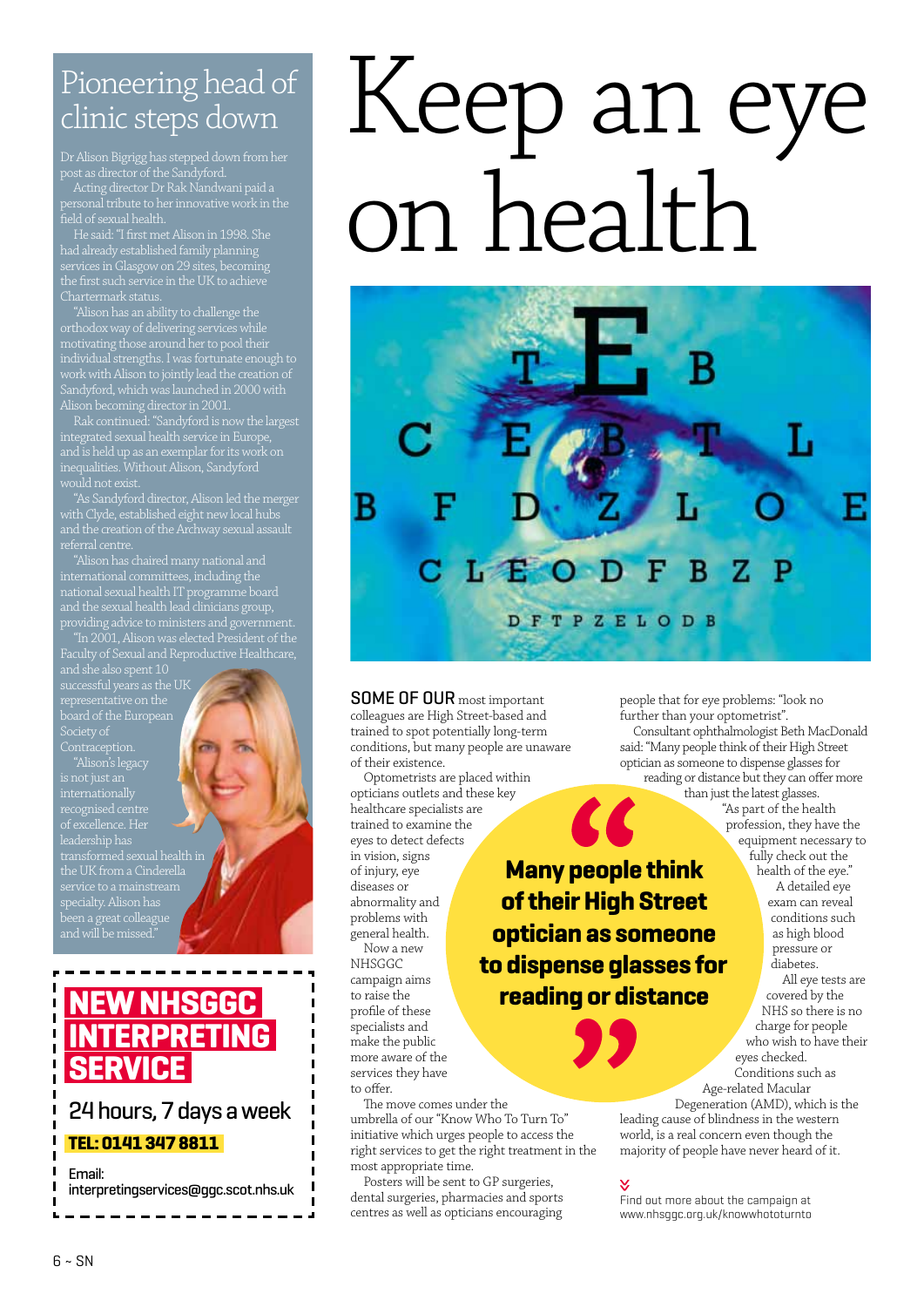### **Role isgreat match for Eileen**

### **It's been a great match of my skills**



Eileen Carroll is an NHS stalwart of 36 years who has found rewarding new challenges through the redeployment scheme.

In February this year, this experienced manager was appointed to the new post of business manager for interpreting services.

Eileen said: "It's been a great match of my skills. I feel I have been very fortunate, I couldn't have dreamt that a job like this could have come up.

She added: "People are anxious at the prospect of being put into redeployment, but my experience is proof that you can be pleasantly surprised at what's on offer."



# Redeployment

### We aim to retain the talents of our staff

IN COMMON with every health board in Scotland, we are undergoing organisational change to improve the way we deliver services and realise more efficient ways of doing business.

The NHS is committed to no compulsory redundancies and while some staff reductions will be met by natural turnover and retirals, there will be a number of staff who are moved into different roles than the ones they are in today.

As detailed in the published NHSScotland workforce plans for 2011/12, our local workforce of 40,000 is likely to reduce by some 800 this year.

The current NHSGGC Workforce Change Policy and Procedure was introduced in June 2010. Its aim is to move displaced staff into suitable alternative employment. An objective is to retain the skills and experience

of NHS staff within the system, with all vacancies screened to check if they are suitable for staff to redeploy to before being advertised.

Many managers recognise the benefits of filling posts by contacting the Redeployment Service as soon as they have a vacancy in their department, with some staff being interviewed and starting their new post within days.

George<sup>Carson</sup>, redeployment lead, said: "The policy can be seen as a win for displaced members of staff, the hiring manager and the organisation, because it utilises and retains the talents of our people while providing them with job security."

KK **The policy can be seen as a win for displaced members of staff, the hiring manager and the organisation**

### **Opportunity knocks**

Alex Fleming has had a varied NHS career, thanks partially to redeployment.

In 2004, his post of practice development nurse disappeared, and he was placed on deployment. He then worked his way up from a lower banding role as a research and development nurse to a clinical service manager before securing his current job as service manager for both the National Child Psychiatry In-Patient Unit at the Royal Hospital for Sick Children at Yorkhill and the West of Scotland Adolescent

Psychiatric Unit at Skye House in Stobhill.

During his career, with funding and support from NHSGGC, Alex also achieved a degree in Community Mental Health Nursing and a Masters in Primary Care.

Alex said: "Through redeployment, I've had an opportunity I would not otherwise have had."

## Award winners to be revealed

The winners of this year's prestigious Chairman's Award will be announced later this month.

At the start of this year's Annual Review on Monday 17 October, our Chairman, alongside the Cabinet



## **Chairman's Award 2011**

Secretary Nicola Sturgeon, will present the winners with their awards.

The presentation will culminate with the presentation of the Chairman's Award of Excellence. This award will go to the person who has shown outstanding dedication and commitment to their profession and patients.

This year we received more than

120 entries which have been of an extremely high standard, leaving the judging panel with a very tough decision on their hands.

Chairman Andrew Robertson said: "The number of entries we received this year has been overwhelming and made the shortlisting process very difficult.

"I would like to take this

opportunity to thank staff for their hard work and dedication which has shone through in all of the entry forms."

To find out who the winners are, visit: www.nhsggc.org.uk/chairmansaward in the afternoon of Monday 17 **October**